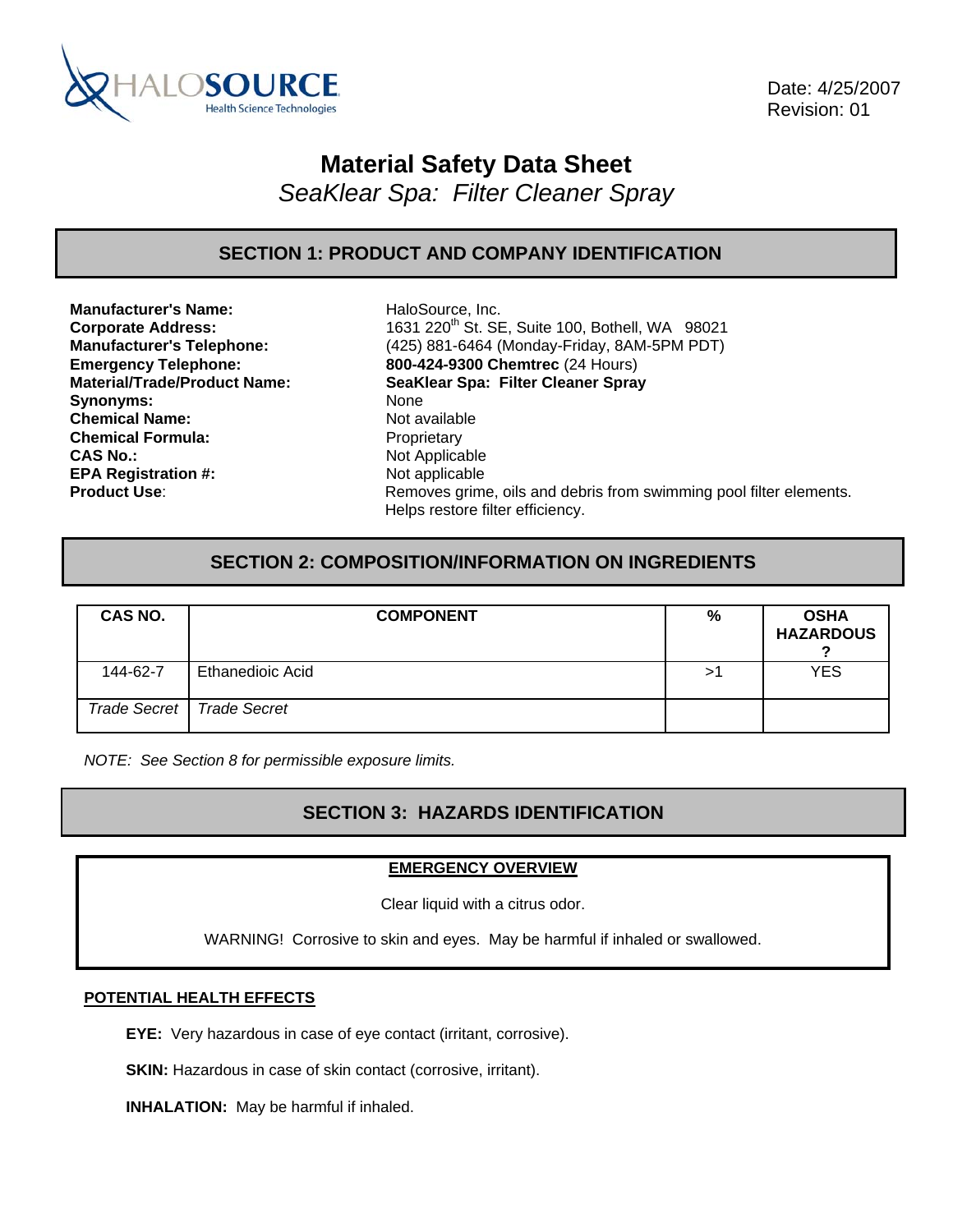**INGESTION:** Not determined. Expected to be moderately toxic based on components.

**CHRONIC EXPOSURE/CARCINOGENICITY:** This substance not listed as a potential carcinogen by IARC.

**SIGNS AND SYMPTOMS OF OVEREXPOSURE:** Redness, watering, and itching characterize inflammation of the eye. Skin contact may produce burns. Skin inflammation is characterized by itching, scaling, reddening, or occasionally, blistering.

**AGGRAVATION OF PRE-EXISTING CONDITIONS:** None known.

#### **POTENTIAL ENVIRONMENTAL EFFECTS:** None known.

### **SECTION 4: FIRST AID MEASURES**

#### **FIRST AID PROCEDURES**

**EYE CONTACT:** In case of contact, hold evelids apart and immediately flush eyes with plenty of water for at least 15 minutes. Call a physician (preferably an ophthalmologist) or a control center immediately.

**SKIN CONTACT:** In case of contact, immediately flush skin with water. Repeat washing. Remove contaminated clothing and shoes and wash thoroughly before reuse.

**INHALATION:** If exposure by inhalation is suspected, immediately move individual to fresh air. If nausea, headache, dizziness or difficulty breathing is present or individual is cyanotic, seek a health care professional immediately.

**INGESTION:** Do not induce vomiting. If victim is fully conscious, irrigate the esophagus and dilute stomach contents by slowly giving 1-2 glasses of water or milk to drink. Avoid giving alcohol or alcohol related products. In cases where victim is semi-comatose, comatose or convulsing, do not give fluids by mouth. Call a physician or a poison control center immediately.

### **NOTE TO PHYSICIANS:** None.

### **SECTION 5: FIRE FIGHTING MEASURES**

**FLASH POINT:** Not available **AUTOIGNITION TEMPERATURE:** Not available **UPPER FLAMMABLE LIMIT:** Not available **LOWER FLAMMABLE LIMIT:** Not available

**FLAMMABLITY CLASS (OSHA):** Not applicable **FLAME PROPAGATION/BURNING RATE:** Not available

**UNIQUE FIRE PROPERTIES:** None.

**HAZARDOUS COMBUSTION PRODUCTS:** Carbon oxides (CO, CO<sub>2</sub>)

**EXTINGUISHING MEDIA:** Water, fog, carbon dioxide, foam, dry chemical.

**PROTECTION OF FIREFIGHTERS:** Do not enter confined fire space without full bunker gear (helmet with face shield, bunker coat, gloves and rubber boots), including a positive pressure NIOSH approved self-contained breathing apparatus.

### **SECTION 6: ACCIDENTAL RELEASE MEASURES**

**PERSONAL PROTECTIVE EQUIPMENT:** See Section 8 (Personal Protective Equipment).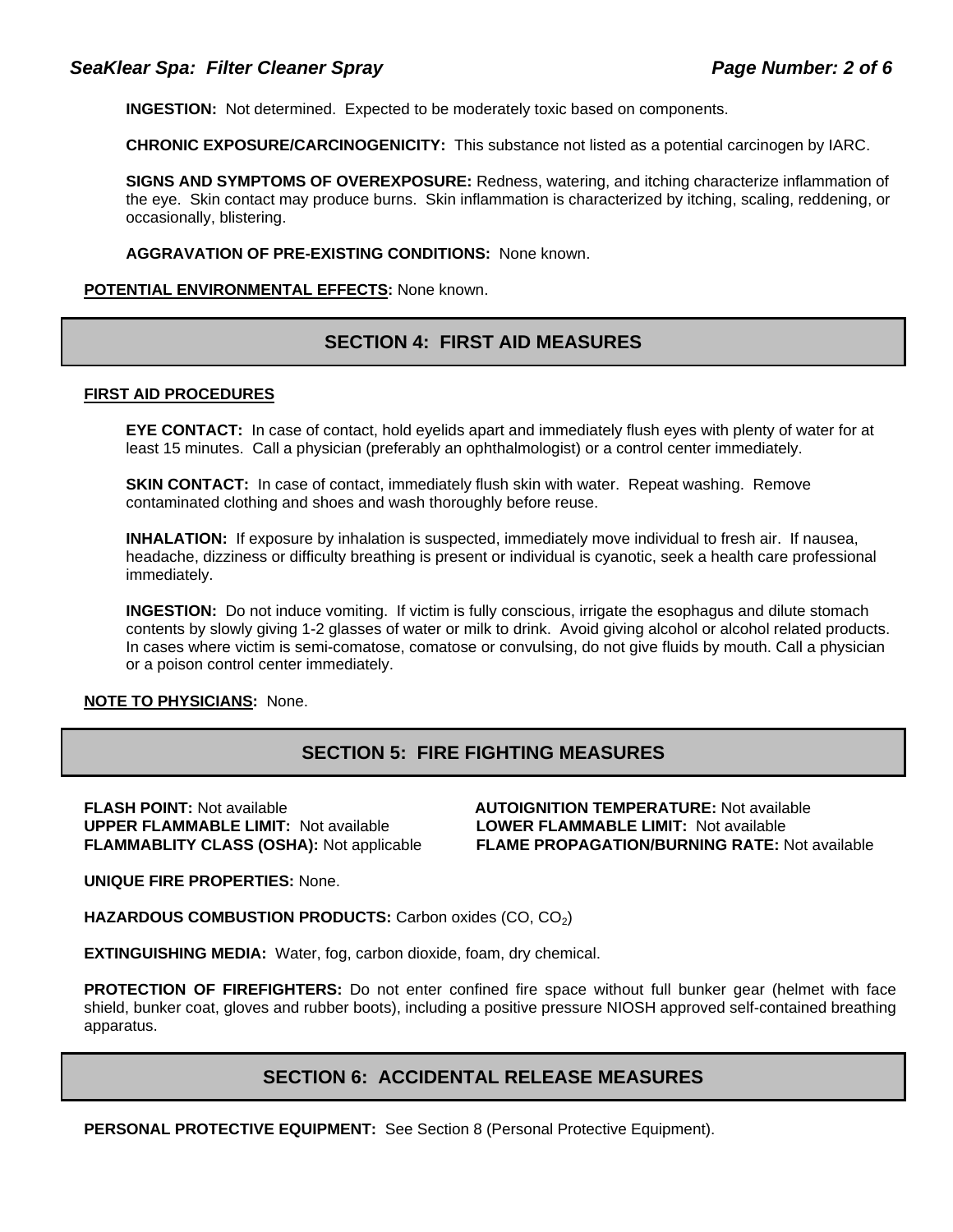### **ENVIRONMENTAL PRECAUTIONS:** None known.

**METHODS FOR CLEANING UP:** Clean up spill immediately. Clay, soil, or commercially available absorbents may be used to recover any material that cannot readily be recovered.

### **SECTION 7: HANDLING AND STORAGE**

### **SAFE** *HANDLING* **RECOMMENDATIONS**

**VENTILATION:** Normal ventilation should be sufficient under normal conditions.

**FIRE PREVENTION:** No special requirements.

**SPECIAL HANDLING REQUIREMENTS:** Avoid contact with eyes. Solutions of this material are acidic and strongly irritating. Will attack most metals.

### **SAFE** *STORAGE* **RECOMMENDATIONS**

**CONTAINMENT:** Keep containers tightly closed when not in use.

**STORAGE ROOM RECOMMENDATIONS:** Store in cool, dry place. Keep out of the reach of children.

**INCOMPATIBLE MATERIALS:** Strong acids, strong bases, strong oxidizers, and reducing agents. Reactive metals: iron, zinc, or aluminum and metallic nitrates.

**STORAGE CONDITIONS:** Store in cool, dry place.

# **SECTION 8: EXPOSURE CONTROLS/PERSONAL PROTECTION**

**ENGINEERING CONTROLS:** General ventilation.

### **PERSONAL PROTECTIVE EQUIPMENT (PPE)**

**EYE/FACE PROTECTION:** Safety glasses are recommended under normal conditions. Chemical splash goggles and face shield are recommended if splashing could occur.

**SKIN PROTECTION:** Chemical resistant clothing is recommended.

**HAND PROTECTION**: Chemical resistant gloves are recommended.

**RESPIRATORY PROTECTION:** None required where adequate ventilation conditions exist.

**GOOD HYGEIENE/WORK PRACTICES:** Always follow good hygiene/work practices by avoiding vapors or mists and contact with eyes and skin. Thoroughly wash hands after handling and before eating or drinking. Always wear the appropriate PPE when repairing or performing maintenance on contaminated equipment.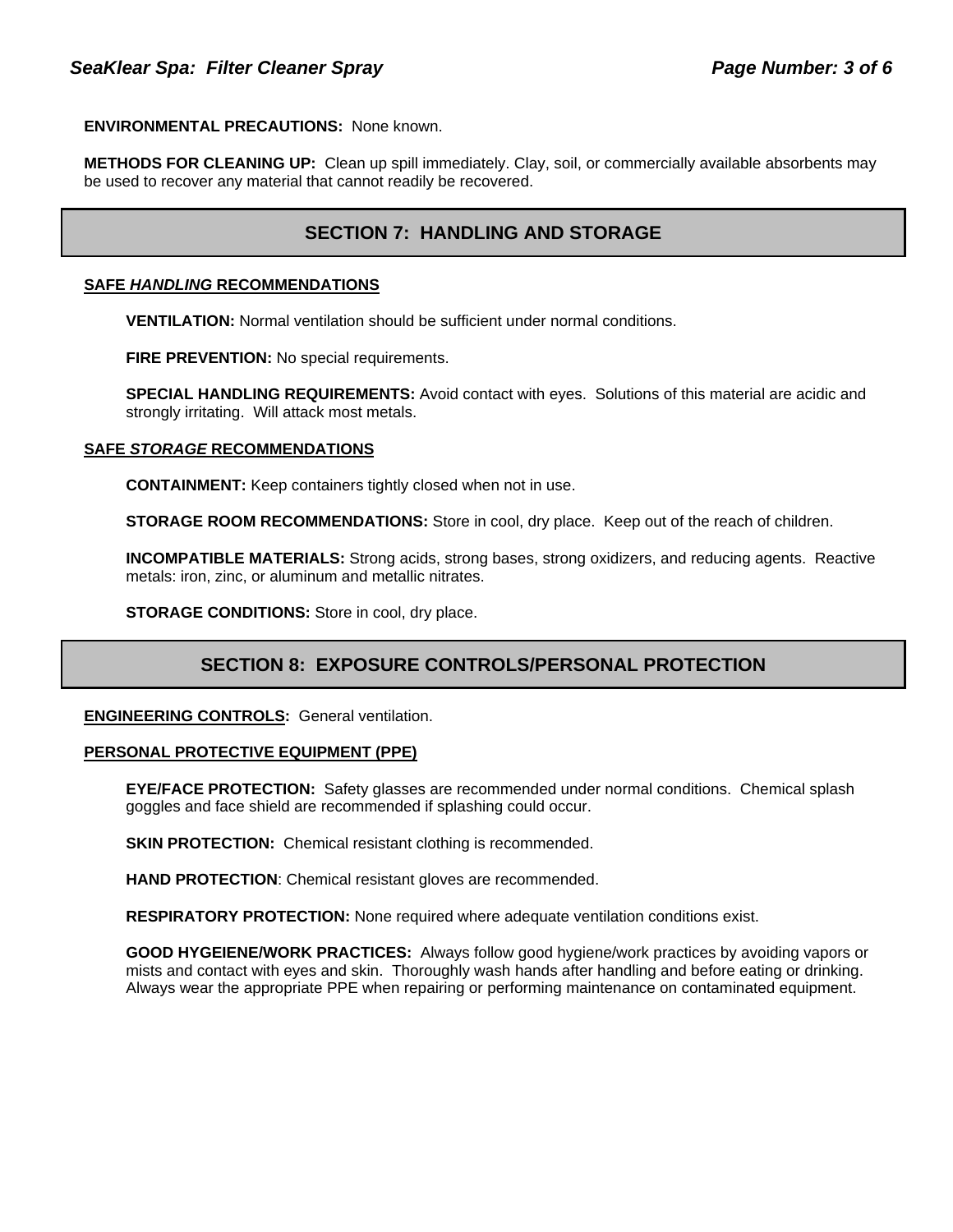### SeaKlear Spa: Filter Cleaner Spray **Page Number: 4 of 6**

### **EXPOSURE GUIDELINES**

| <b>PERMISSIBLE EXPOSURE LIMITS</b> |                   |                     |                         |                     |                           |                     |
|------------------------------------|-------------------|---------------------|-------------------------|---------------------|---------------------------|---------------------|
| <b>INGREDIENT</b>                  | OSHA              |                     | <b>WISHA</b>            |                     | ACGIH (TLV)               |                     |
| CAS NO.                            | TWA               | <b>STEL</b>         | <b>TWA</b>              | <b>STEL</b>         | TWA                       | <b>STEL</b>         |
| 144-62-7                           | mg/m <sup>3</sup> | None<br>Established | $\mu$ mg/m <sup>3</sup> | 2 mg/m <sup>3</sup> | $\ln m$ mg/m <sup>3</sup> | 2 mg/m <sup>3</sup> |

### **SECTION 9: PHYSICAL AND CHEMICAL PROPERTIES**

**COLOR:** Clear **SHAPE:** Liquid **PHYSICAL FORM:** Liquid **ODOR:** Citrus **VAPOR DENSITY: Not available MELTING POINT:** Not applicable **FREEZING POINT:** Not available

**pH:** <2<br> **VAPOR PRESSURE:** Not available<br> **VAPOR DENSITY:** Not available<br> **BOILING POINT:** Not available **SOLUBILITY IN WATER:** Soluble. **SPECIFIC GRAVITY OR DENSITY:** Not available

*NOTE: These physical data are typical values based on material tested but may vary from sample to sample. Values should not be construed as a guaranteed analysis of any specific lot or as specifications.*

# **SECTION 10: STABILITY AND REACTIVITY**

**CHEMICAL STABILITY:** Stable

**CONDITIONS TO AVOID:** Extreme temperatures

**MATERIALS TO AVOID (INCOMPATIBILITY):** Strong acids, strong bases, strong oxidizers, and reducing agents. Reactive metals: iron, zinc, or aluminum and metallic nitrates.

**HAZARDOUS DECOMPOSITION PRODUCTS:** C02, C0

**HAZARDOUS POLYMERIZATION:** Will not occur

### **SECTION 11: TOXICOLOGICAL INFORMATION**

**ORAL LD<sub>50</sub> (rat):** Not available.

**DERMAL LD<sub>50</sub> (rabbit):** Not available.

**INHALATION:** Not available.

**SKIN IRRITATION:** Not available.

**EYE IRRITATION:** Not available.

**SKIN SENSITIZATION: Not available.** 

**ADDITIONAL INFORMATION:** Not available.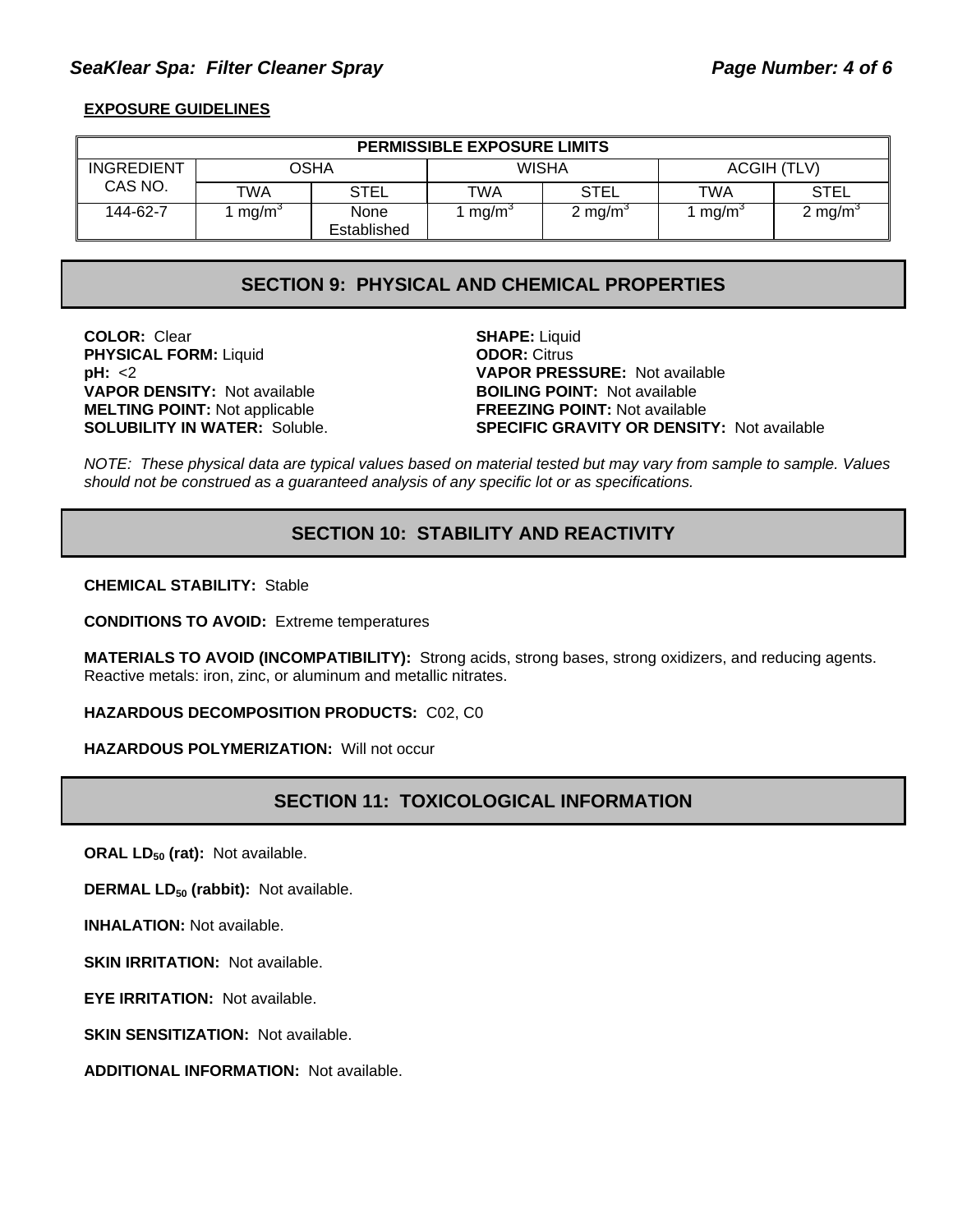# **SECTION 12: ECOLOGICAL INFORMATION**

**ECOTOXICITY:** Not available.

**MOBILITY:** Not available.

**PERSISTENCE AND DEGRADABILITY:** Not available.

**BIOACCUMULATIVE POTENTIAL:** Not available.

**ADDITIONAL INFORMATION:** Not available.

### **SECTION 13: DISPOSAL CONSIDERATIONS**

If this product as supplied becomes a waste, it does meet the criteria of a hazardous waste as defined under the Resource Conservation and Recovery Act (RCRA) 40 CFR 261. Please be advised that state and local requirements for waste disposal may be more restrictive or otherwise different from federal regulations. Consult state and local regulations regarding the proper disposal of this material.

*NOTE: Chemical additions, processing or otherwise altering this material may make the waste management information presented in this MSDS incomplete, inaccurate or otherwise inappropriate.* 

# **SECTION 14: TRANSPORT INFORMATION**

### **U.S. DEPARTMENT OF TRANSPORTATION (DOT):**

| Corrosive liquid, acidic, organic, n.o.s., (Ethanedioic acid) |
|---------------------------------------------------------------|
|                                                               |
| 3265                                                          |
|                                                               |

# **SECTION 15: REGULATORY INFORMATION**

**TSCA STATUS:** Listed

### **CERCLA REPORTABLE QUANTITY (RQ):**

| <b>CHEMICAL NAME</b> | DO<br>אש       |
|----------------------|----------------|
| Not applicable       | Not applicable |

### **SARA TITLE III SECTION 302 EXTREMELY HAZARDOUS SUBSTANCES (EHS):**

| CHEMICAL NAME  | TPQ            | RQ             |
|----------------|----------------|----------------|
| Not applicable | Not applicable | Not applicable |

**SARA TITLE III SECTION 311/312 HAZARD CATEGORIES:** Does this product/material meet the definition of the following hazard classes according to the EPA 'Hazard Categories' promulgated under Sections 311 and 312 of SARA Title III?